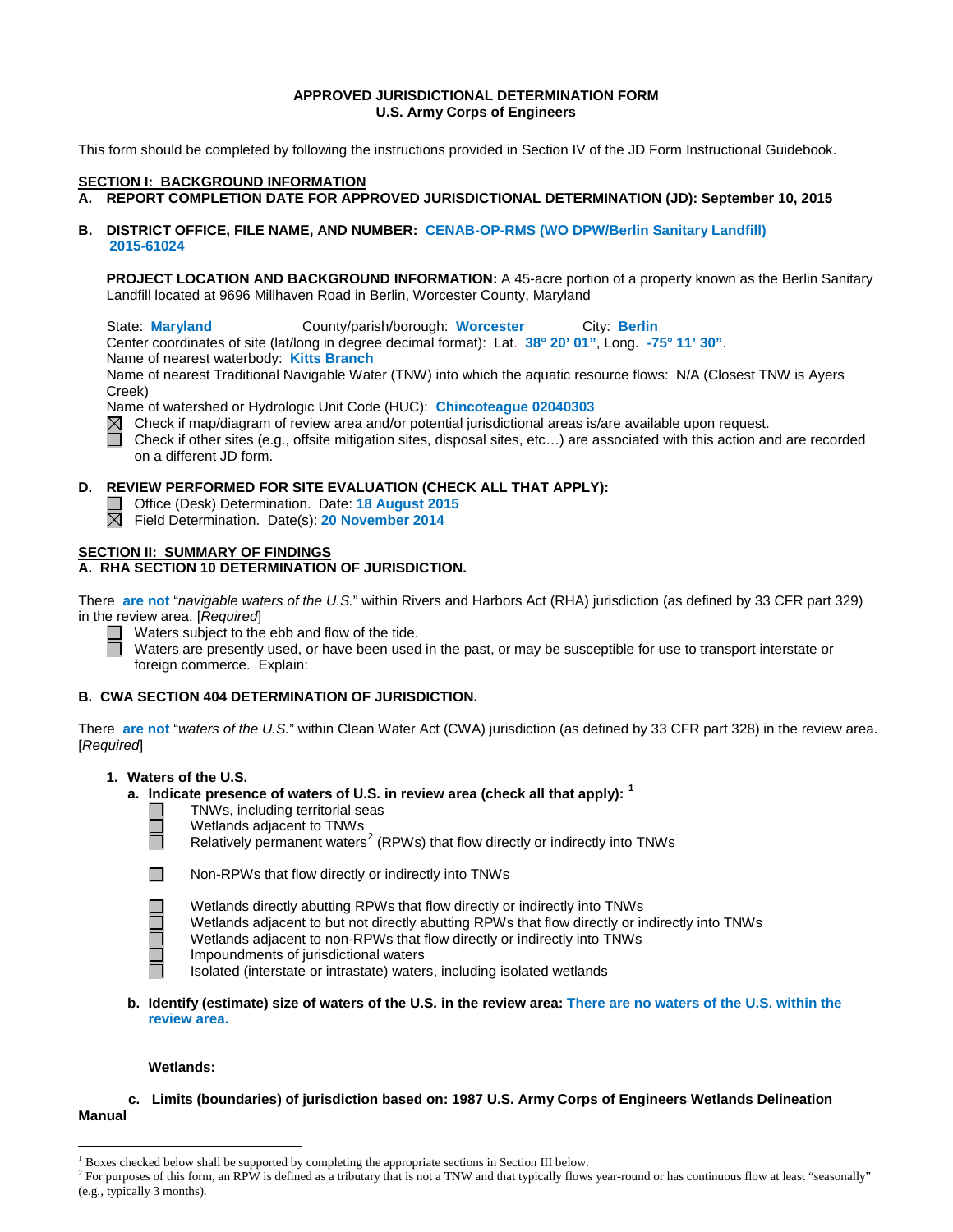Elevation of established OHWM (if known): The OHWM is highly variable, and thus is unknown.

## **2. Non-regulated waters/wetlands (check if applicable): [3](#page-1-0)**

Potentially jurisdictional waters and/or wetlands were assessed within the review area and determined not to be ⊠ jurisdictional. Explain: **During the 20 November 2014 Corps site visit, the circumference of the isolated wetlands A through D were walked and no culvert or other drainage was visible connecting these five wetlands with tributaries. No other tributaries or wetlands. The wetlands were entirely within depressional areas. Wetland E was observed to be surrounded by a berm to the east and no flow paths were observed along the edge of the wetlands on any side. Wetlands B and D were observed within depressional areas along an existing maintenance road with berms on either side and no sign of connection to existing streams off-site. Wetland C was entirely surrounded by uplands with no visible drainage path or culvert pipe connecting the wetland to waters of the U.S. Wetland A was observed to be within a depression between two upland areas and was observed to have no connectors to streams. Although the berms do not entirely surround any wetlands, the areas next to the isolated wetlands are upland and there are no culverts connecting the wetland with any waters of the United States at this location or any other field evidence of connection to a stream; therefore, based on US vs. James Wilson 4th circuit case/CFR 328.3 (a)(3), the Baltimore District does not regulate the following isolated wetlands.** 

| <b>Feature</b>   | Type                       | Size (acres) |
|------------------|----------------------------|--------------|
| <b>Wetland A</b> | <b>Scrub-shrub wetland</b> | 0.26         |
| <b>Wetland B</b> | <b>Emergent Wetland</b>    | 0.26         |
| <b>Wetland C</b> | <b>Emergent Wetland</b>    | 0.06         |
| <b>Wetland D</b> | <b>Emergent Wetland</b>    | 0.22         |
| <b>Wetland E</b> | <b>Emergent Wetland</b>    | 1.31         |

#### . **SECTION III: CWA ANALYSIS**

#### **A. TNWs AND WETLANDS ADJACENT TO TNWs**

**The agencies will assert jurisdiction over TNWs and wetlands adjacent to TNWs. If the aquatic resource is a TNW, complete Section III.A.1 and Section III.D.1. only; if the aquatic resource is a wetland adjacent to a TNW, complete Sections III.A.1 and 2 and Section III.D.1.; otherwise, see Section III.B below**.

#### **1. TNW**

Identify TNW:

Summarize rationale supporting determination:

#### **2. Wetland adjacent to TNW**

Summarize rationale supporting conclusion that wetland is "adjacent":

### **B. CHARACTERISTICS OF TRIBUTARY (THAT IS NOT A TNW) AND ITS ADJACENT WETLANDS (IF ANY):**

**This section summarizes information regarding characteristics of the tributary and its adjacent wetlands, if any, and it helps determine whether or not the standards for jurisdiction established under** *Rapanos* **have been met.** 

**The agencies will assert jurisdiction over non-navigable tributaries of TNWs where the tributaries are "relatively permanent waters" (RPWs), i.e. tributaries that typically flow year-round or have continuous flow at least seasonally (e.g., typically 3 months). A wetland that directly abuts an RPW is also jurisdictional. If the aquatic resource is not a TNW, but has year-round (perennial) flow, skip to Section III.D.2. If the aquatic resource is a wetland directly abutting a tributary with perennial flow, skip to Section III.D.4.** 

**A wetland that is adjacent to but that does not directly abut an RPW requires a significant nexus evaluation. Corps districts and EPA regions will include in the record any available information that documents the existence of a significant nexus between a relatively permanent tributary that is not perennial (and its adjacent wetlands if any) and a traditional navigable water, even though a significant nexus finding is not required as a matter of law.**

**If the waterbody[4](#page-1-1) is not an RPW, or a wetland directly abutting an RPW, a JD will require additional data to determine if the waterbody has a significant nexus with a TNW. If the tributary has adjacent wetlands, the significant nexus evaluation must consider the tributary in combination with all of its adjacent wetlands. This significant nexus evaluation that combines, for analytical purposes, the tributary and all of its adjacent wetlands is used whether the review area identified in the JD request is the tributary, or its adjacent wetlands, or both. If the JD** 

<span id="page-1-0"></span><sup>&</sup>lt;sup>3</sup> Supporting documentation is presented in Section III.F.

<span id="page-1-1"></span><sup>&</sup>lt;sup>4</sup> Note that the Instructional Guidebook contains additional information regarding swales, ditches, washes, and erosional features generally and in the arid West.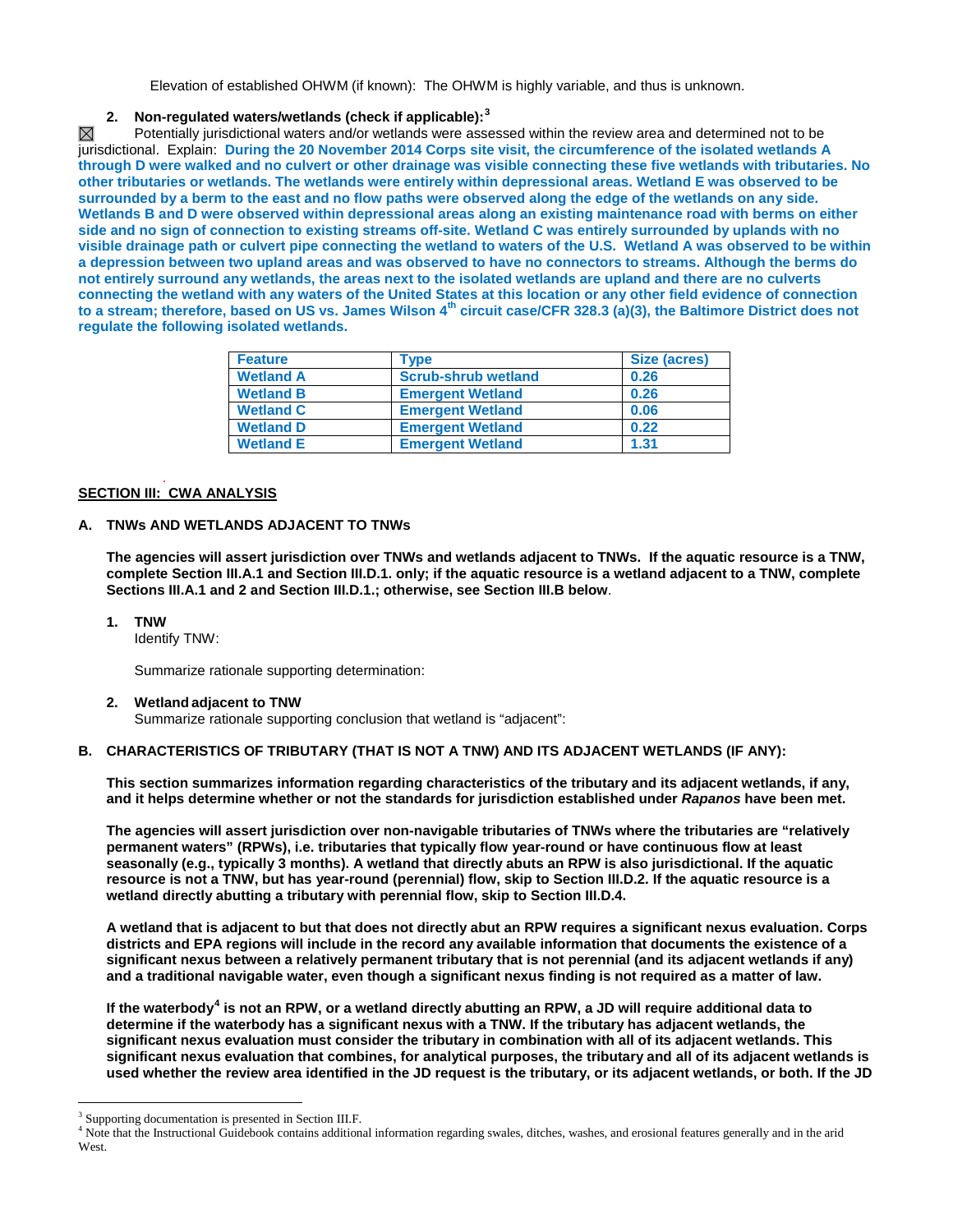**covers a tributary with adjacent wetlands, complete Section III.B.1 for the tributary, Section III.B.2 for any onsite wetlands, and Section III.B.3 for all wetlands adjacent to that tributary, both onsite and offsite. The determination whether a significant nexus exists is determined in Section III.C below.**

#### **1. Characteristics of non-TNWs that flow directly or indirectly into TNW**

|  |  |  | (i) General Area Conditions: |
|--|--|--|------------------------------|
|--|--|--|------------------------------|

 Watershed size: Drainage area: Average annual rainfall: Average annual snowfall:

|  |  | (ii) Physical Characteristics: |
|--|--|--------------------------------|
|--|--|--------------------------------|

| (a) Relationship with TNW:<br>$\Box$ Tributary flows directly into TNW.          |
|----------------------------------------------------------------------------------|
| $\Box$ Tributary flows through <b>Pick List</b> tributaries before entering TNW. |
| Project waters are river miles from TNW.                                         |

|                                           | Project waters are river miles from RPW.                    |  |
|-------------------------------------------|-------------------------------------------------------------|--|
|                                           | Project waters are aerial (straight) miles from TNW.        |  |
|                                           | Project waters are aerial (straight) miles from RPW.        |  |
|                                           | Project waters cross or serve as state boundaries. Explain: |  |
| Identify flow route to TNW <sup>5</sup> : |                                                             |  |
| Tributary stream order, if known:         |                                                             |  |
|                                           |                                                             |  |

(b) General Tributary Characteristics (check all that apply):

**Tributary** is: □ Natural

Artificial (man-made). Explain: □ Manipulated (man-altered). Explain:

**Tributary** properties with respect to top of bank (estimate): Average width: Average depth: Average side slopes:

Primary tributary substrate composition (check all that apply):

| $\Box$ Silts           | $\Box$ Sands                     | □ Concrete |
|------------------------|----------------------------------|------------|
| $\Box$ Cobbles         | $\Box$ Gravel                    | l Muck     |
| $\Box$ Bedrock         | $\Box$ Vegetation. Type/% cover: |            |
| $\Box$ Other. Explain: |                                  |            |

Tributary condition/stability [e.g., highly eroding, sloughing banks]. Explain: Tributary geometry: Tributary gradient (approximate average slope):

(c) Flow:

Tributary provides for:

Estimate average number of flow events in review area/year:

Describe flow regime:

Other information on duration and volume:

Surface flow is: Characteristics:

Subsurface flow:

 $\Box$  Dye (or other) test performed: N/A.

Tributary has (check all that apply):  $\Box$  Bed and banks

<span id="page-2-0"></span> <sup>5</sup> Flow route can be described by identifying, e.g., tributary a, which flows through the review area, to flow into tributary b, which then flows into TNW.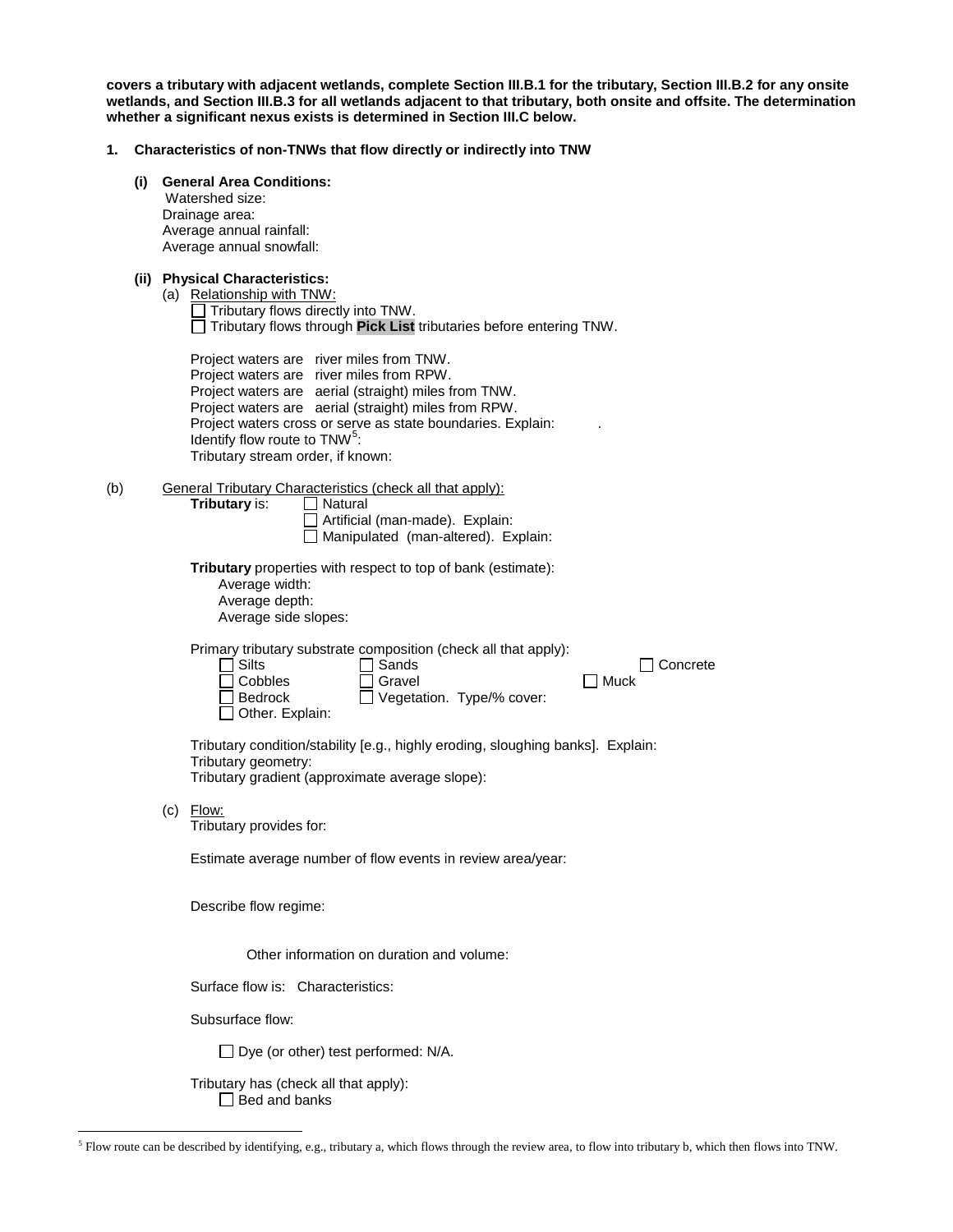|     |                                                                                                                                                                                                                                                            |  | $\exists$ OHWM <sup>6</sup> (check all indicators that apply):<br>clear, natural line impressed on the bank<br>the presence of litter and debris<br>changes in the character of soil<br>destruction of terrestrial vegetation<br>the presence of wrack line<br>shelving<br>vegetation matted down, bent, or absent<br>sediment sorting<br>$\Box$<br>leaf litter disturbed or washed away<br>scour<br>multiple observed or predicted flow events<br>sediment deposition<br>abrupt change in plant community<br>water staining<br>$\Box$ other (list):<br>Discontinuous OHWM. <sup>7</sup> Explain: N/A. |
|-----|------------------------------------------------------------------------------------------------------------------------------------------------------------------------------------------------------------------------------------------------------------|--|--------------------------------------------------------------------------------------------------------------------------------------------------------------------------------------------------------------------------------------------------------------------------------------------------------------------------------------------------------------------------------------------------------------------------------------------------------------------------------------------------------------------------------------------------------------------------------------------------------|
|     |                                                                                                                                                                                                                                                            |  | If factors other than the OHWM were used to determine lateral extent of CWA jurisdiction (check all that                                                                                                                                                                                                                                                                                                                                                                                                                                                                                               |
| y): |                                                                                                                                                                                                                                                            |  | $\Box$ High Tide Line indicated by:<br>Mean High Water Mark indicated by:<br>oil or scum line along shore objects<br>$\Box$ survey to available datum;<br>fine shell or debris deposits (foreshore)<br>$\Box$ physical markings;<br>physical markings/characteristics<br>vegetation lines/changes in vegetation types.<br>tidal gauges<br>other (list):                                                                                                                                                                                                                                                |
|     |                                                                                                                                                                                                                                                            |  | (iii) Chemical Characteristics:<br>Characterize tributary (e.g., water color is clear, discolored, oily film; water quality; general watershed<br>characteristics, etc.). Explain:<br>Identify specific pollutants, if known:                                                                                                                                                                                                                                                                                                                                                                          |
|     |                                                                                                                                                                                                                                                            |  | (iv) Biological Characteristics. Channel supports (check all that apply):<br>$\Box$ Riparian corridor. Characteristics (type, average width):<br>Wetland fringe. Characteristics:<br>Habitat for:<br>Federally Listed species. Explain findings:<br>Fish/spawn areas. Explain findings:<br>Other environmentally-sensitive species. Explain findings:<br>Aquatic/wildlife diversity. Explain findings:                                                                                                                                                                                                 |
| 2.  | Characteristics of wetlands adjacent to non-TNW that flow directly or indirectly into TNW                                                                                                                                                                  |  |                                                                                                                                                                                                                                                                                                                                                                                                                                                                                                                                                                                                        |
|     | <b>Physical Characteristics:</b><br>(i)<br>(a) General Wetland Characteristics:<br>Properties:<br>Wetland size:<br>Wetland type.<br>Wetland quality. Explain: Refer to Section IV.B.<br>Project wetlands cross or serve as state boundaries. Explain: N/A. |  |                                                                                                                                                                                                                                                                                                                                                                                                                                                                                                                                                                                                        |
|     |                                                                                                                                                                                                                                                            |  | (b) General Flow Relationship with Non-TNW:<br>Flow is: Explain:                                                                                                                                                                                                                                                                                                                                                                                                                                                                                                                                       |
|     |                                                                                                                                                                                                                                                            |  | Surface flow is:<br>Characteristics:                                                                                                                                                                                                                                                                                                                                                                                                                                                                                                                                                                   |
|     |                                                                                                                                                                                                                                                            |  | Subsurface flow:<br>Explain findings:<br>$\Box$ Dye (or other) test performed:                                                                                                                                                                                                                                                                                                                                                                                                                                                                                                                         |
|     |                                                                                                                                                                                                                                                            |  | (c) Wetland Adjacency Determination with Non-TNW:<br>Directly abutting<br>$\Box$ Not directly abutting<br>□ Discrete wetland hydrologic connection. Explain:<br>Ecological connection. Explain:<br>$\Box$ Separated by berm/barrier. Explain:                                                                                                                                                                                                                                                                                                                                                          |
|     |                                                                                                                                                                                                                                                            |  | (d) Proximity (Relationship) to TNW<br>Project wetlands are river miles from TNW.                                                                                                                                                                                                                                                                                                                                                                                                                                                                                                                      |

apply):

<span id="page-3-1"></span><span id="page-3-0"></span> <sup>6</sup> A natural or man-made discontinuity in the OHWM does not necessarily sever jurisdiction (e.g., where the stream temporarily flows underground, or where the OHWM has been removed by development or agricultural practices). Where there is a break in the OHWM that is unrelated to the waterbody's flow regime (e.g., flow over a rock outcrop or through a culvert), the agencies will look for indicators of flow above and below the break <sup>7</sup>  $7$ Ibid.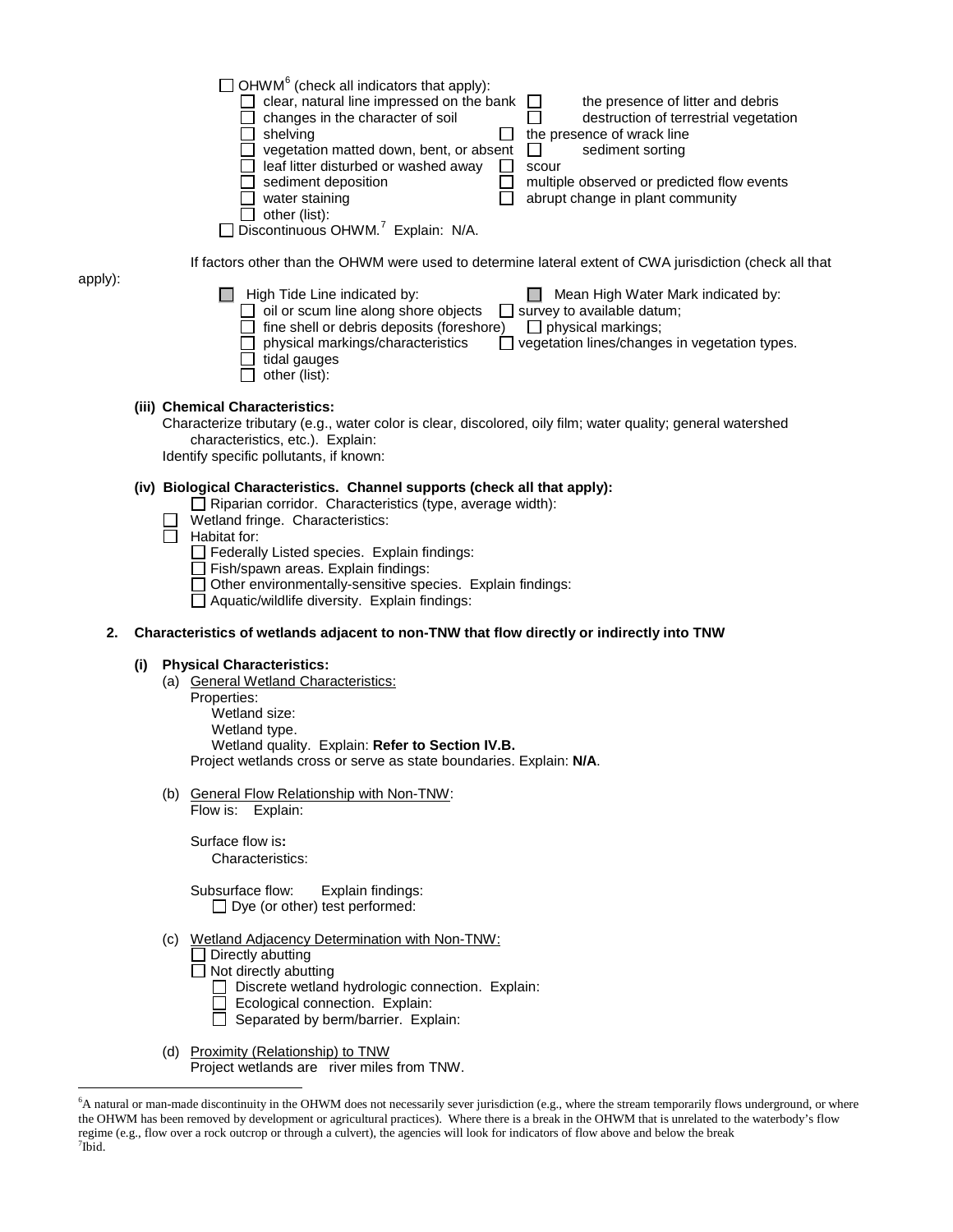Project waters are aerial (straight) miles from TNW. Flow is from: Estimate approximate location of wetland as within the floodplain.

- **(ii) Chemical Characteristics:**
	- Characterize wetland system (e.g., water color is clear, brown, oil film on surface; water quality; general watershed characteristics; etc.). Explain:

Identify specific pollutants, if known:

- **(iii) Biological Characteristics. Wetland supports (check all that apply):**
	- $\Box$  Riparian buffer. Characteristics (type, average width):
	- Vegetation type/percent cover. Explain:
		- Habitat for:
		- Federally Listed species. Explain findings:
		- Fish/spawn areas. Explain findings:
		- Other environmentally-sensitive species. Explain findings:
		- Aquatic/wildlife diversity. Explain findings:

## **3. Characteristics of all wetlands adjacent to the tributary (if any)**

All wetland(s) being considered in the cumulative analysis: Approximately acres in total are being considered in the cumulative analysis.

For each wetland, specify the following:

Directly abuts? (Y/N) Size (in acres) Directly abuts? (Y/N) Size (in acres)

Summarize overall biological, chemical and physical functions being performed: **Refer to Section IV.B.**

#### **C. SIGNIFICANT NEXUS DETERMINATION**

**A significant nexus analysis will assess the flow characteristics and functions of the tributary itself and the functions performed by any wetlands adjacent to the tributary to determine if they significantly affect the chemical, physical, and biological integrity of a TNW. For each of the following situations, a significant nexus exists if the tributary, in combination with all of its adjacent wetlands, has more than a speculative or insubstantial effect on the chemical, physical and/or biological integrity of a TNW. Considerations when evaluating significant nexus include, but are not limited to the volume, duration, and frequency of the flow of water in the tributary and its proximity to a TNW, and the functions performed by the tributary and all its adjacent wetlands. It is not appropriate to determine significant nexus based solely on any specific threshold of distance (e.g. between a tributary and its adjacent wetland or between a tributary and the TNW). Similarly, the fact an adjacent wetland lies within or outside of a floodplain is not solely determinative of significant nexus.** 

**Draw connections between the features documented and the effects on the TNW, as identified in the** *Rapanos* **Guidance and discussed in the Instructional Guidebook. Factors to consider include, for example:**

- Does the tributary, in combination with its adjacent wetlands (if any), have the capacity to carry pollutants or flood waters to TNWs, or to reduce the amount of pollutants or flood waters reaching a TNW?
- Does the tributary, in combination with its adjacent wetlands (if any), provide habitat and lifecycle support functions for fish and other species, such as feeding, nesting, spawning, or rearing young for species that are present in the TNW?
- Does the tributary, in combination with its adjacent wetlands (if any), have the capacity to transfer nutrients and organic carbon that support downstream foodwebs?
- Does the tributary, in combination with its adjacent wetlands (if any), have other relationships to the physical, chemical, or biological integrity of the TNW?

#### **Note: the above list of considerations is not inclusive and other functions observed or known to occur should be documented below:**

- **1. Significant nexus findings for non-RPW that has no adjacent wetlands and flows directly or indirectly into TNWs.** Explain findings of presence or absence of significant nexus below, based on the tributary itself, then go to Section III.D:
- **2. Significant nexus findings for non-RPW and its adjacent wetlands, where the non-RPW flows directly or indirectly into TNWs.** Explain findings of presence or absence of significant nexus below, based on the tributary in combination with all of its adjacent wetlands, then go to Section III.D: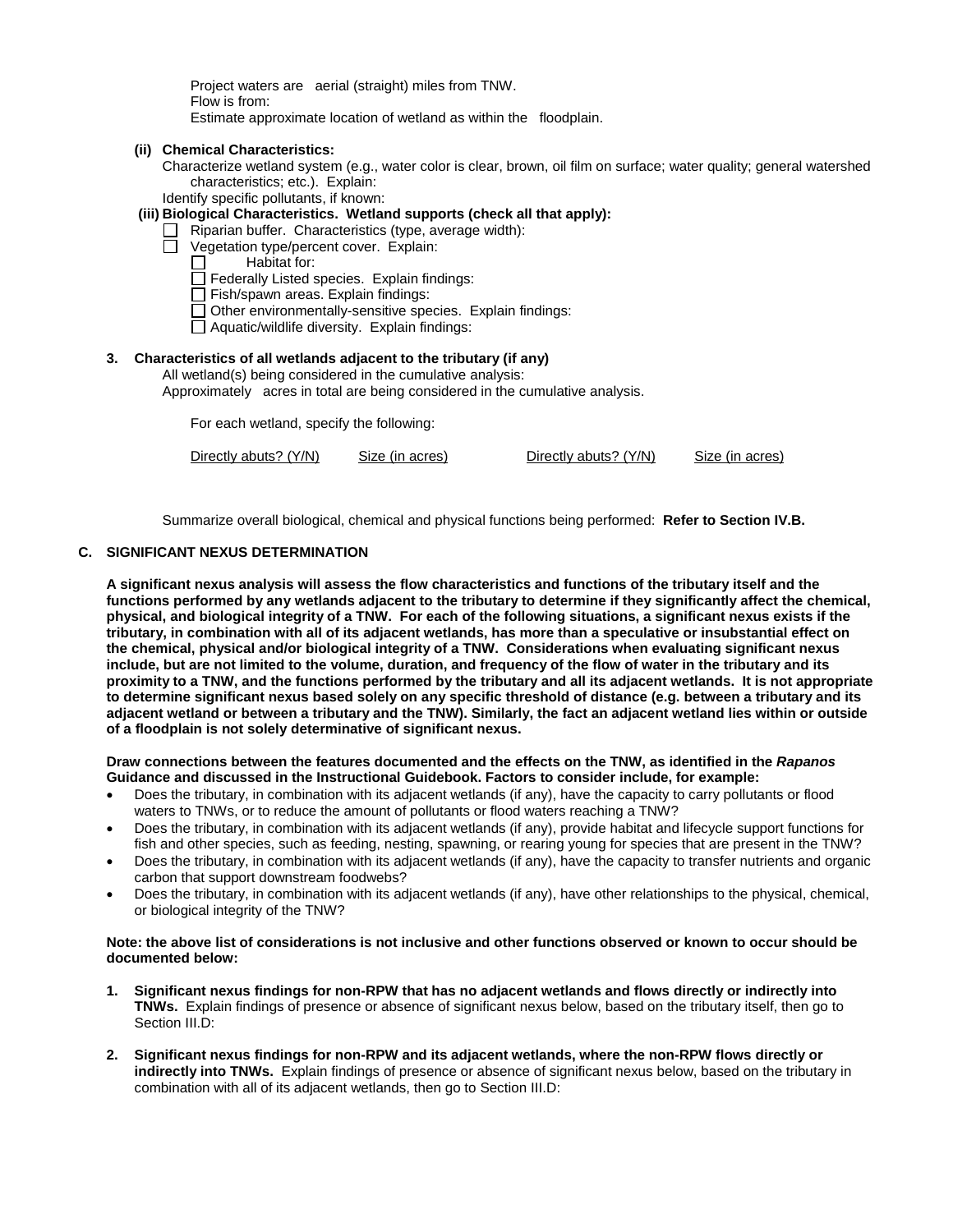**3. Significant nexus findings for wetlands adjacent to an RPW but that do not directly abut the RPW.** Explain findings of presence or absence of significant nexus below, based on the tributary in combination with all of its adjacent wetlands, then go to Section III.D:

### **D. DETERMINATIONS OF JURISDICTIONAL FINDINGS. THE SUBJECT WATERS/WETLANDS ARE (CHECK ALL THAT APPLY):**

**1. TNWs and Adjacent Wetlands.** Check all that apply and provide size estimates in review area: □ TNWs:

Wetlands adjacent to TNWs:

- **2. RPWs that flow directly or indirectly into TNWs.**
	- □ Tributaries of TNWs where tributaries typically flow year-round are jurisdictional. Provide data and rationale indicating that tributary is perennial:
	- $\Box$  Tributaries of TNW where tributaries have continuous flow "seasonally" (e.g., typically three months each year) are jurisdictional. Data supporting this conclusion is provided at Section III.B. Provide rationale indicating that tributary flows seasonally:

Provide estimates for jurisdictional waters in the review area (check all that apply):

 $\Box$  Tributary waters:

□ Other non-wetland waters: acres.

Identify type(s) of waters:

## **3. Non-RPWs[8](#page-5-0) that flow directly or indirectly into TNWs.**

■ Waterbody that is not a TNW or an RPW, but flows directly or indirectly into a TNW, and it has a significant nexus with a TNW is jurisdictional. Data supporting this conclusion is provided at Section III.C.

Provide estimates for jurisdictional waters within the review area (check all that apply):

- □ Tributary waters:
	- Other non-wetland waters:
		- Identify type(s) of waters:

### **4. Wetlands directly abutting an RPW that flow directly or indirectly into TNWs.**

- $\Box$  Wetlands directly abut RPW and thus are jurisdictional as adjacent wetlands.
	- Wetlands directly abutting an RPW where tributaries typically flow year-round. Provide data and rationale indicating that tributary is perennial in Section III.D.2, above.

Provide rationale indicating that wetland is directly abutting an RPW:

Wetlands directly abutting an RPW where tributaries typically flow "seasonally." Provide data indicating that tributary is seasonal in Section III.B and rationale in Section III.D.2, above. Provide rationale indicating that wetland is directly abutting an RPW:

Provide acreage estimates for jurisdictional wetlands in the review area:

- **5. Wetlands adjacent to but not directly abutting an RPW that flow directly or indirectly into TNWs.**
	- $\Box$  Wetlands that do not directly abut an RPW, but when considered in combination with the tributary to which they are adjacent and with similarly situated adjacent wetlands, have a significant nexus with a TNW are jurisidictional. Data supporting this conclusion is provided at Section III.C.

Provide acreage estimates for jurisdictional wetlands in the review area:

# **6. Wetlands adjacent to non-RPWs that flow directly or indirectly into TNWs.**

 $\Box$  Wetlands adjacent to such waters, and have when considered in combination with the tributary to which they are adjacent and with similarly situated adjacent wetlands, have a significant nexus with a TNW are jurisdictional. Data supporting this conclusion is provided at Section III.C.

Provide estimates for jurisdictional wetlands in the review area:

# **7. Impoundments of jurisdictional waters.[9](#page-5-1)**



- $\Box$  Demonstrate that water meets the criteria for one of the categories presented above (1-6), or
- $\Box$  Demonstrate that water is isolated with a nexus to commerce (see E below).

 $\frac{1}{8}$ 

<span id="page-5-1"></span><span id="page-5-0"></span><sup>&</sup>lt;sup>8</sup>See Footnote # 3.<br><sup>9</sup> To complete the analysis refer to the key in Section III.D.6 of the Instructional Guidebook.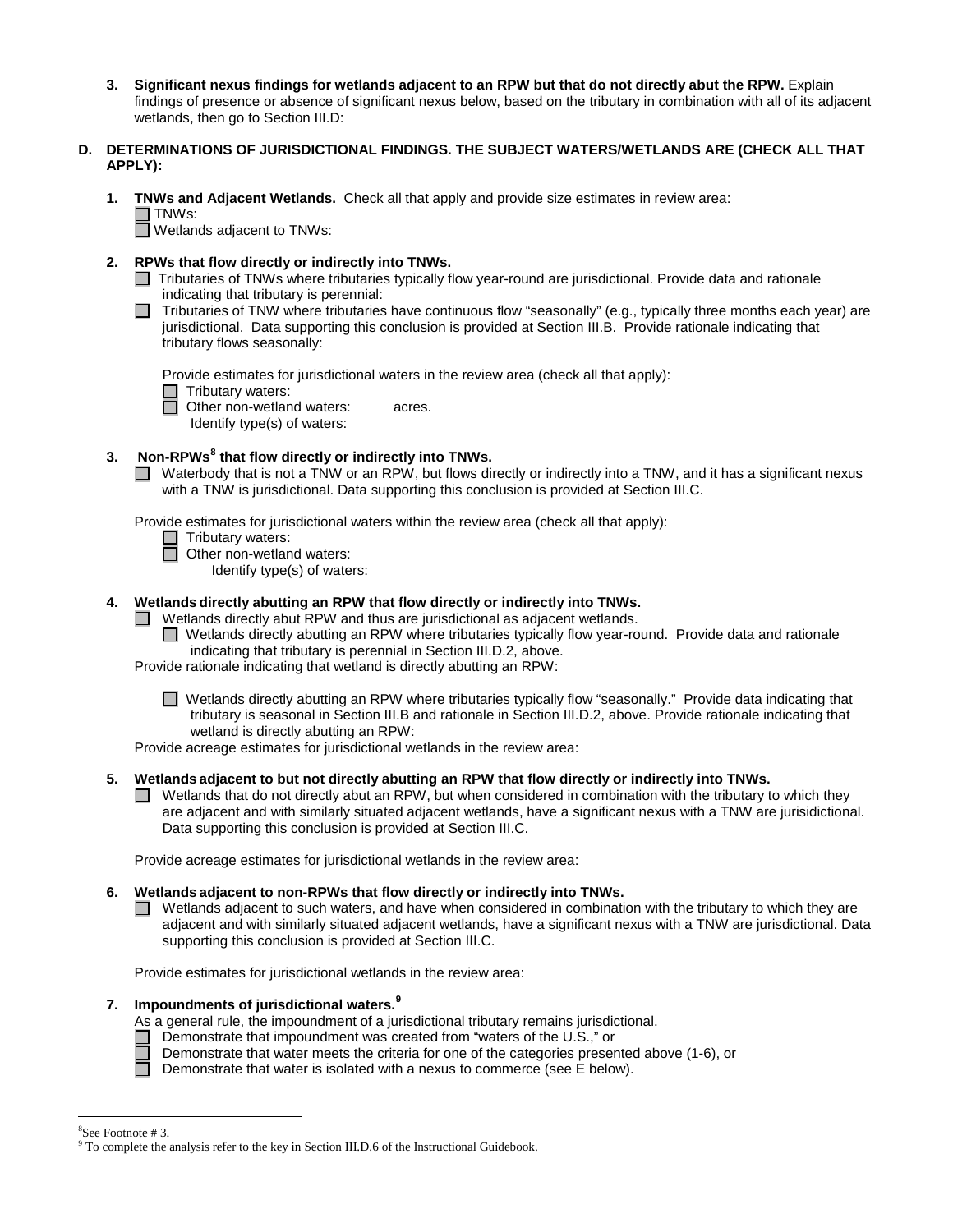| Е. | ISOLATED [INTERSTATE OR INTRA-STATE] WATERS, INCLUDING ISOLATED WETLANDS, THE USE,<br>DEGRADATION OR DESTRUCTION OF WHICH COULD AFFECT INTERSTATE COMMERCE, INCLUDING ANY SUCH<br><b>WATERS (CHECK ALL THAT APPLY): 10</b><br>which are or could be used by interstate or foreign travelers for recreational or other purposes.<br>from which fish or shellfish are or could be taken and sold in interstate or foreign commerce.<br>which are or could be used for industrial purposes by industries in interstate commerce.<br>Interstate isolated waters. Explain:<br>Other factors. Explain:                                                                                                                                                                                                                                                                                                                                                                                                                                    |
|----|-------------------------------------------------------------------------------------------------------------------------------------------------------------------------------------------------------------------------------------------------------------------------------------------------------------------------------------------------------------------------------------------------------------------------------------------------------------------------------------------------------------------------------------------------------------------------------------------------------------------------------------------------------------------------------------------------------------------------------------------------------------------------------------------------------------------------------------------------------------------------------------------------------------------------------------------------------------------------------------------------------------------------------------|
|    | Identify water body and summarize rationale supporting determination:                                                                                                                                                                                                                                                                                                                                                                                                                                                                                                                                                                                                                                                                                                                                                                                                                                                                                                                                                               |
|    | Provide estimates for jurisdictional waters in the review area (check all that apply):<br>Tributary waters:<br>Other non-wetland waters:<br>Identify type(s) of waters:<br>Wetlands:                                                                                                                                                                                                                                                                                                                                                                                                                                                                                                                                                                                                                                                                                                                                                                                                                                                |
| F. | NON-JURISDICTIONAL WATERS, INCLUDING WETLANDS (CHECK ALL THAT APPLY):<br>If potential wetlands were assessed within the review area, these areas did not meet the criteria in the 1987 Corps of<br>Engineers Wetland Delineation Manual and/or appropriate Regional Supplements.<br>Review area included isolated waters with no substantial nexus to interstate (or foreign) commerce.<br>Prior to the Jan 2001 Supreme Court decision in "SWANCC," the review area would have been regulated based<br>solely on the "Migratory Bird Rule" (MBR).<br>Waters do not meet the "Significant Nexus" standard, where such a finding is required for jurisdiction.<br>Explain: During the site visit conducted by the Corps, the wetlands on site were observed to be isolated waters with no<br>culverts or drainage features that connect the wetlands to streams or waterways; therefore the wetlands did not have a<br>significant nexus to a traditionally navigable water and would not be considered jurisdictional by the Corps. |
|    | Other: (explain, if not covered above):<br>$\mathbf{I}$                                                                                                                                                                                                                                                                                                                                                                                                                                                                                                                                                                                                                                                                                                                                                                                                                                                                                                                                                                             |
|    | Provide acreage estimates for non-jurisdictional waters in the review area, where the sole potential basis of jurisdiction is<br>the MBR factors (i.e., presence of migratory birds, presence of endangered species, use of water for irrigated agriculture),<br>using best professional judgment (check all that apply):<br>Non-wetland waters (i.e., rivers, streams):<br>Lakes/ponds:<br>Other non-wetland waters:<br>List type of aquatic resource:<br>Wetlands:                                                                                                                                                                                                                                                                                                                                                                                                                                                                                                                                                                |
|    | Provide acreage estimates for non-jurisdictional waters in the review area that do not meet the "Significant Nexus" standard,<br>where such a finding is required for jurisdiction (check all that apply):<br>Non-wetland waters (i.e., rivers, streams):<br>Lakes/ponds:<br>acres. List type of aquatic resource:<br>Other non-wetland waters:                                                                                                                                                                                                                                                                                                                                                                                                                                                                                                                                                                                                                                                                                     |

 $\boxtimes$ Wetlands:

 $\overline{a}$ 

| <b>Feature</b>   | Type                       | Size (acres) |
|------------------|----------------------------|--------------|
| <b>Wetland A</b> | <b>Scrub-shrub wetland</b> | 0.26         |
| <b>Wetland B</b> | <b>Emergent Wetland</b>    | 0.26         |
| <b>Wetland C</b> | <b>Emergent Wetland</b>    | 0.06         |
| <b>Wetland D</b> | <b>Emergent Wetland</b>    | 0.22         |

#### **SECTION IV: DATA SOURCES.**

**A. SUPPORTING DATA. Data reviewed for JD (check all that apply -** checked items shall be included in case file and, where checked and requested, appropriately reference sources below):

**Wetland E Emergent Wetland 1.31**

Maps, plans, plots or plat submitted by or on behalf of the applicant/consultant: **Wetland Delineation Report dated October 2014 prepared by EA Engineering, Science, and Technology**<br> **X** Data sheets prepared/submitted by or on behalf of the applicant/consi

- Data sheets prepared/submitted by or on behalf of the applicant/consultant.
- $\boxtimes$  Office concurs with data sheets/delineation report.
- Office does not concur with data sheets/delineation report.
- $\Box$  Data sheets prepared by the Corps:

<span id="page-6-0"></span><sup>&</sup>lt;sup>10</sup> Prior to asserting or declining CWA jurisdiction based solely on this category, Corps Districts will elevate the action to Corps and EPA HQ for **review consistent with the process described in the Corps/EPA** *Memorandum Regarding CWA Act Jurisdiction Following Rapanos.*